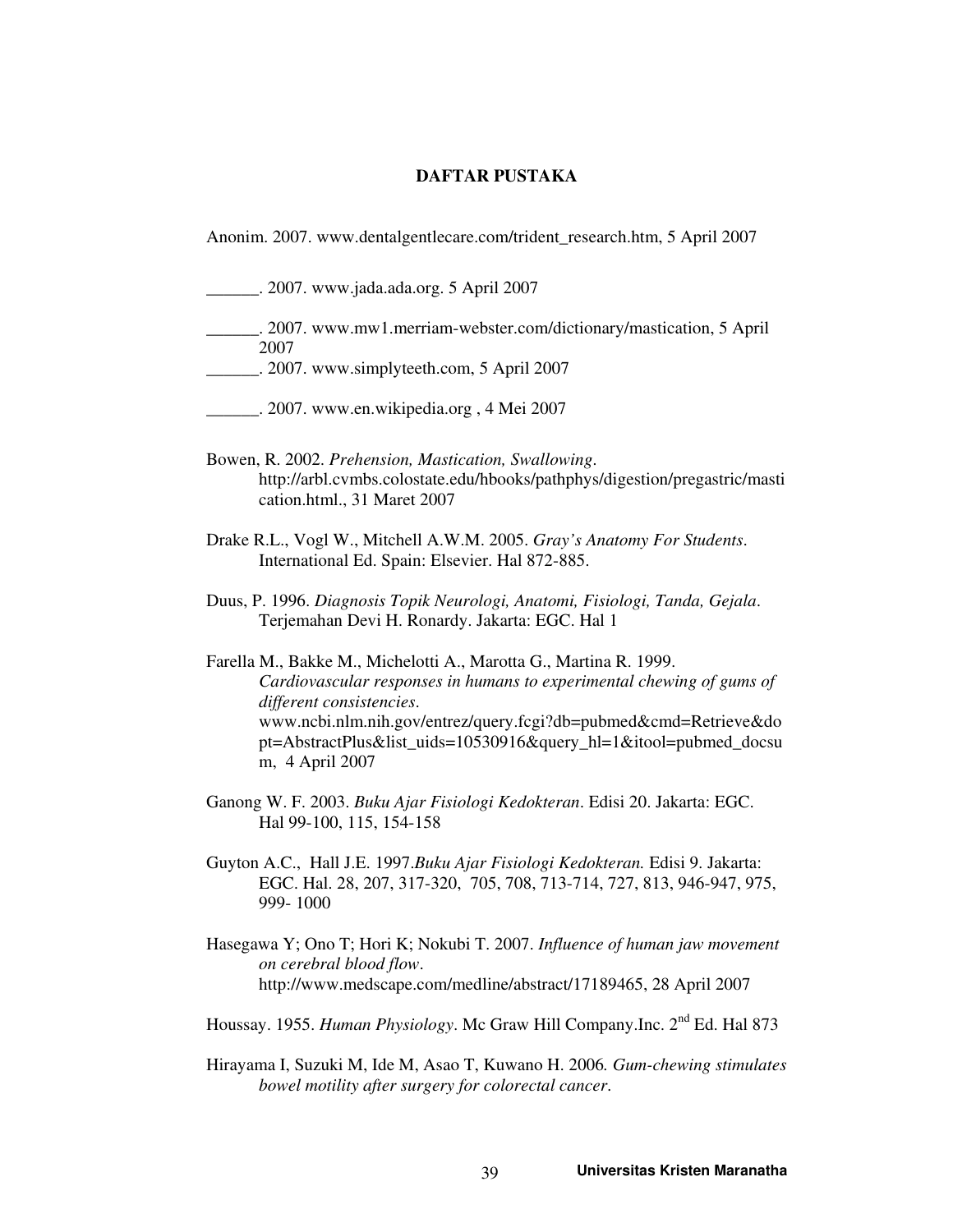http://www.ncbi.nlm.nih.gov/sites/entrez?Db=pubmed&Cmd=ShowDetail View&TermToSearch=16608025&ordinalpos=4&itool=EntrezSystem2.P Entrez.Pubmed.Pubmed\_ResultsPanel.Pubmed\_RVDocSum, 13 April 2007

- Kosinski, Robert J. 2005. *A Literature Review of Reaction Time*. http://biae.clemson.edu/bpc/bp/Lab/110/Reaction.htm#Arousal, 21 April 2007
- Kubota K., Nagae K., Shinabai S., Hosaka K., Iseki H., Odagiri N., et al. 1988. *Degenerative Changes Of Primary Neurons Following Tooth Exctraction*. Anat Anz 166:133-139
- Nakamura Y, Katakura N.1995. *Generation Of Masticatory Rhytm in The Brainstem*. Neurosci Res 23:1-19
- Nakata M. 1998. *Masticatory Function and its Effects on General Health*. http://www.fdiworldental.org/assets/pdf/commission/95\_1.pdf, 21 April 2007
- Onozuka M; Fujita M; Watanabe K; Hirano Y; Niwa M; Nishiyama K; Saito S*.* 2002. *Mapping Brain Region Activity during Chewing: A Functional Magnetic Resonance Imaging Study.* http//jdr.iadrjournals.org.htm, 13 April 2007
- Sasaki A. 2001. *Influence of mastication on the amount of hemoglobin in human brain tissue*. http://www.ncbi.nlm.nih.gov/entrez/query.fcgi?db=pubmed&cmd=Retriev e&dopt=AbstractPlus&list\_uids=11321808&itool=iconabstr&query\_hl=8 &itool=pubmed\_docsum, 13 April 2007

Sesay M., Tanaka A., Ueno Y., Lecaroz P., De Beaufort D.G. 2000. *Assessment of regional cerebral blood flow by xenon- enhanced computed tomography during mastication in humans*. http://www.ncbi.nlm.nih.gov/entrez/query.fcgi?db=pubmed&cmd=Retriev e&dopt=AbstractPlus&list\_uids=10750361&query\_hl=3&itool=pubmed\_ docsum, 2 April 2007.

- Snell, Richard S. 1997. *Anatomi Klinik Untuk Mahasiswa Kedokteran*. Edisi 3. Jakarta: EGC, hal 62 -65
- Woodworth, R. S and H Schlosberg. 1961. *Experimental Psychology*. Revised Edition. New York: Methuen and Co LTD. Hal  $8-42$